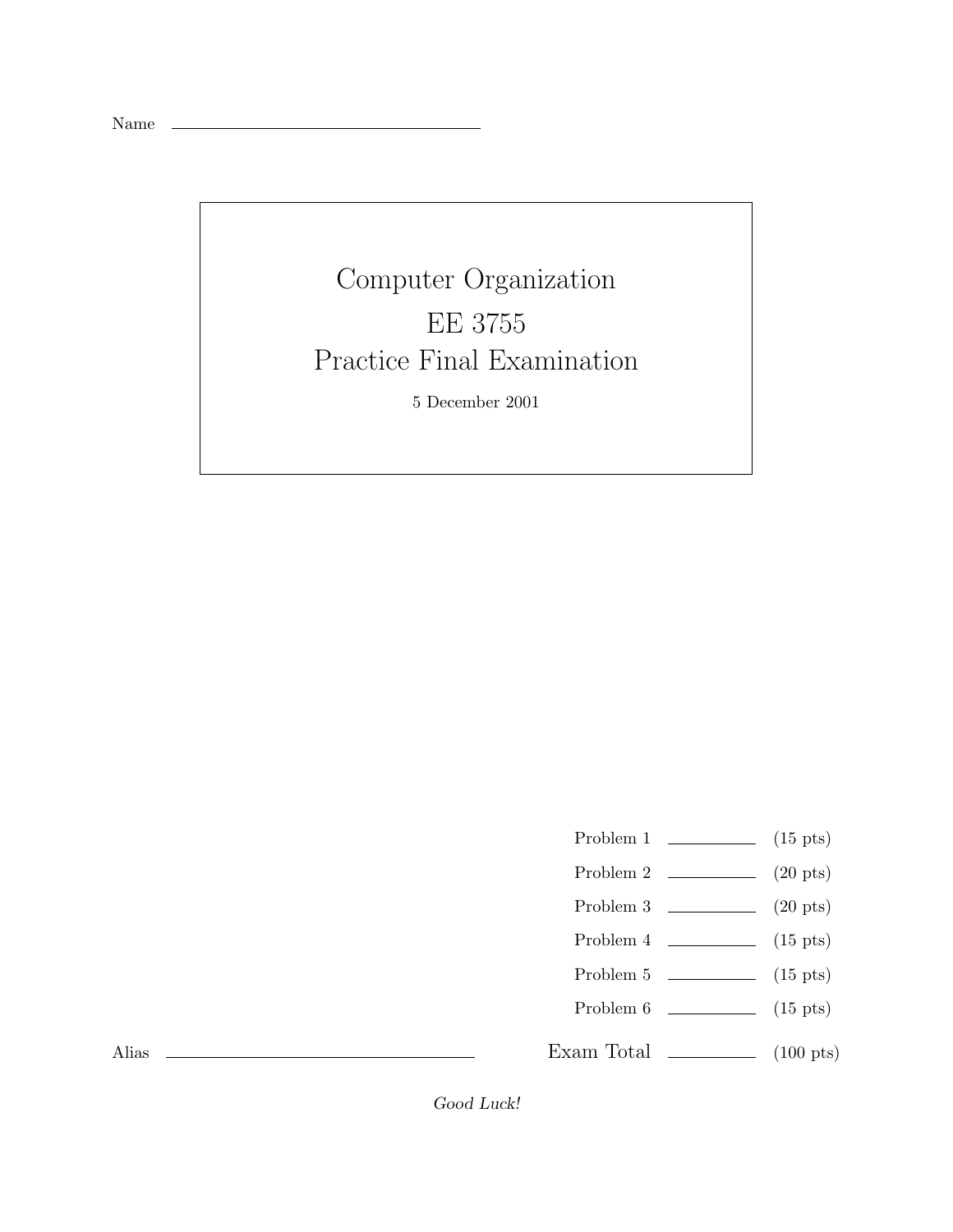Problem 1: Add a rotate left (rol) instruction to the MIPS implementation at the end of this exam. This instruction is similar to shift left except that bits that are shifted off one end are placed on the other end; see the example below.

# \$2 = 0x12345678 rol \$1, \$2, 4 # \$1 <- 0x23456781

(*a*) Show the coding for the rol used in the example above. Indicate what each field is used for and its value for the rol above. The coding can be shown as a collection of fields, there is no need to put them together. Make up values for the opcode and any other needed fields. *Code the instruction to minimize the amount of added hardware. Look closely at how similar instructions are coded and implemented.*

(*b*) Add the instruction to the MIPS implementation at the end of this exam.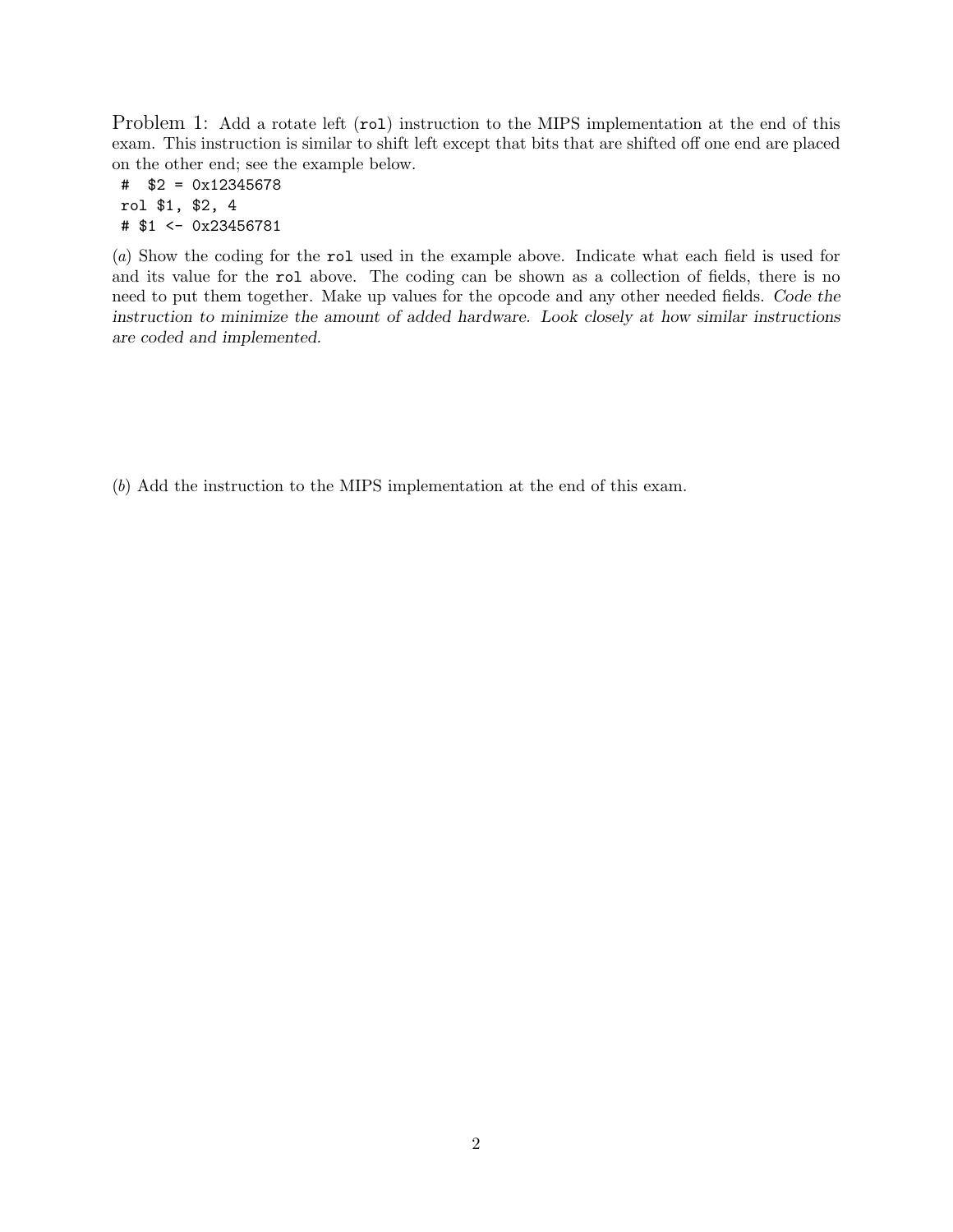Problem 2: The incomplete atoi procedure below returns, in \$v0, the integer corresponding to the ASCII string starting at the address in \$a0. Complete the routine. Avoid using a multiply instruction, instead use an efficient alternative. Computing  $a \times b$  by computing the additions  $a + a + \cdots + a$  (b times) is not efficient if  $b > 3$ . See the comments for additional details.

```
.data
SEVEN_HUNDRED_THIRTEEN:
        .asciiz "713"
        .text
        .globl __start
__start:
       la $a0, SEVEN_HUNDRED_THIRTEEN
       jal atoi
       nop
       # $v0 should contain 713 when execution reaches this point.
        ...
atoi:
       # $a0: The address of an ASCII null-terminated string.
       # The string contains only digits, no whitespace, no - or +.
       # Number in string is in decimal.
        # This routine is allowed to modify $a0.
       # $v0: Used for return value, the value of the string.
       #
       # The ASCII code for '0' is 48.
       # Do not use pseudo instructions, except for nop.
       # A correct solution contains 11 instructions.
       # Do not use any multiply instruction, use an *efficient* substitute.
```
jr \$ra nop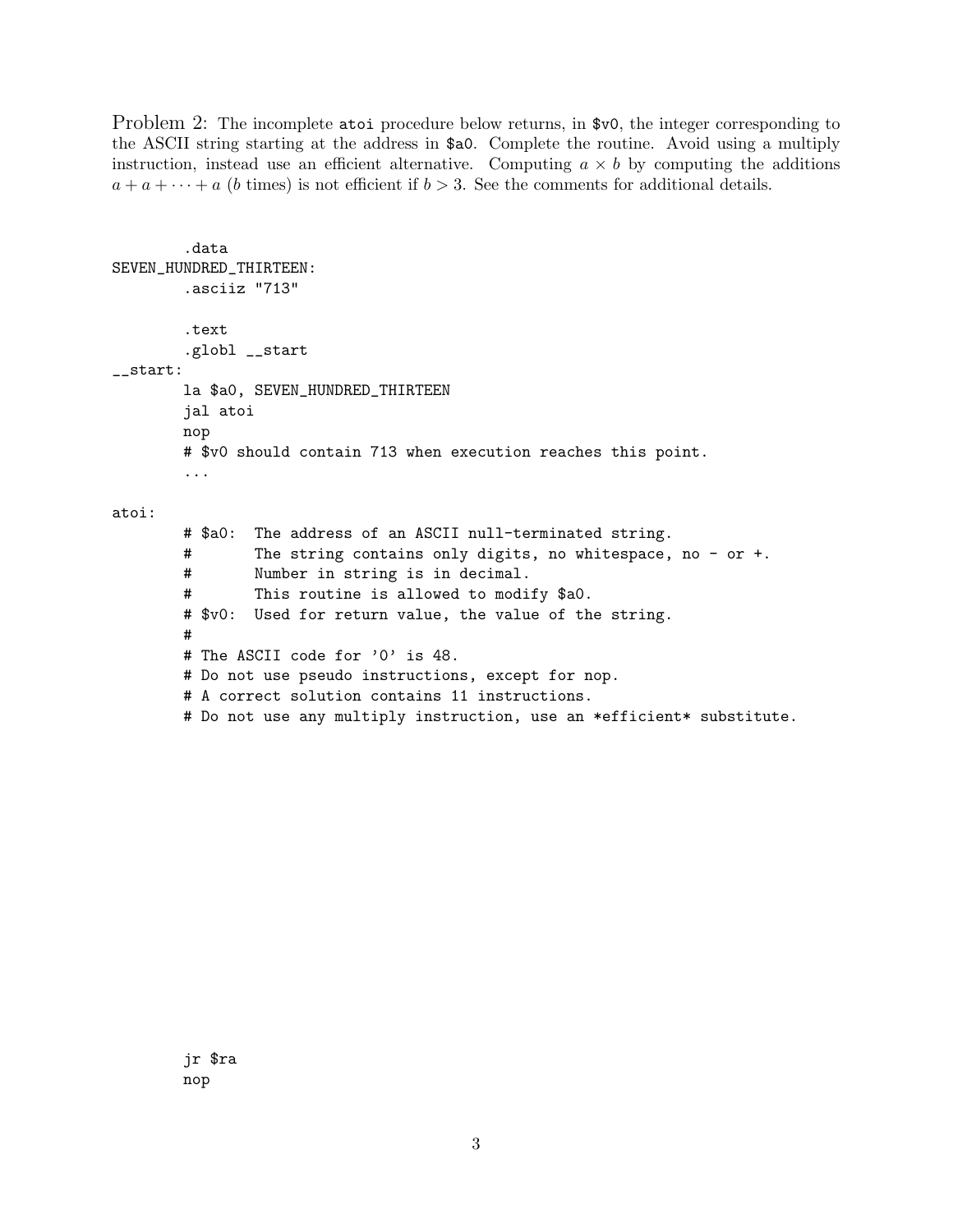Problem 3: The MIPS implementation at the end of this exam can execute two brand new instructions, xxx and yyy. So that you can find them quickly, the new lines added for these instructions has XXX or YYY comments in the right margins.

(*a*) Show a possible assembly language syntax for xxx with a brief description of what it does.

(*b*) Show an example of how xxx is used in an assembly language program, then show how the same thing is done using non-fictional MIPS instructions.

(*c*) Show a possible assembly language syntax for yyy with a brief description of what it does.

(*d*) Show an example of how yyy is used, then show how the same thing is done using non-fictional MIPS instructions.

(*e*) Which of these instructions is an unlikely candidate for a future MIPS instruction? Explain.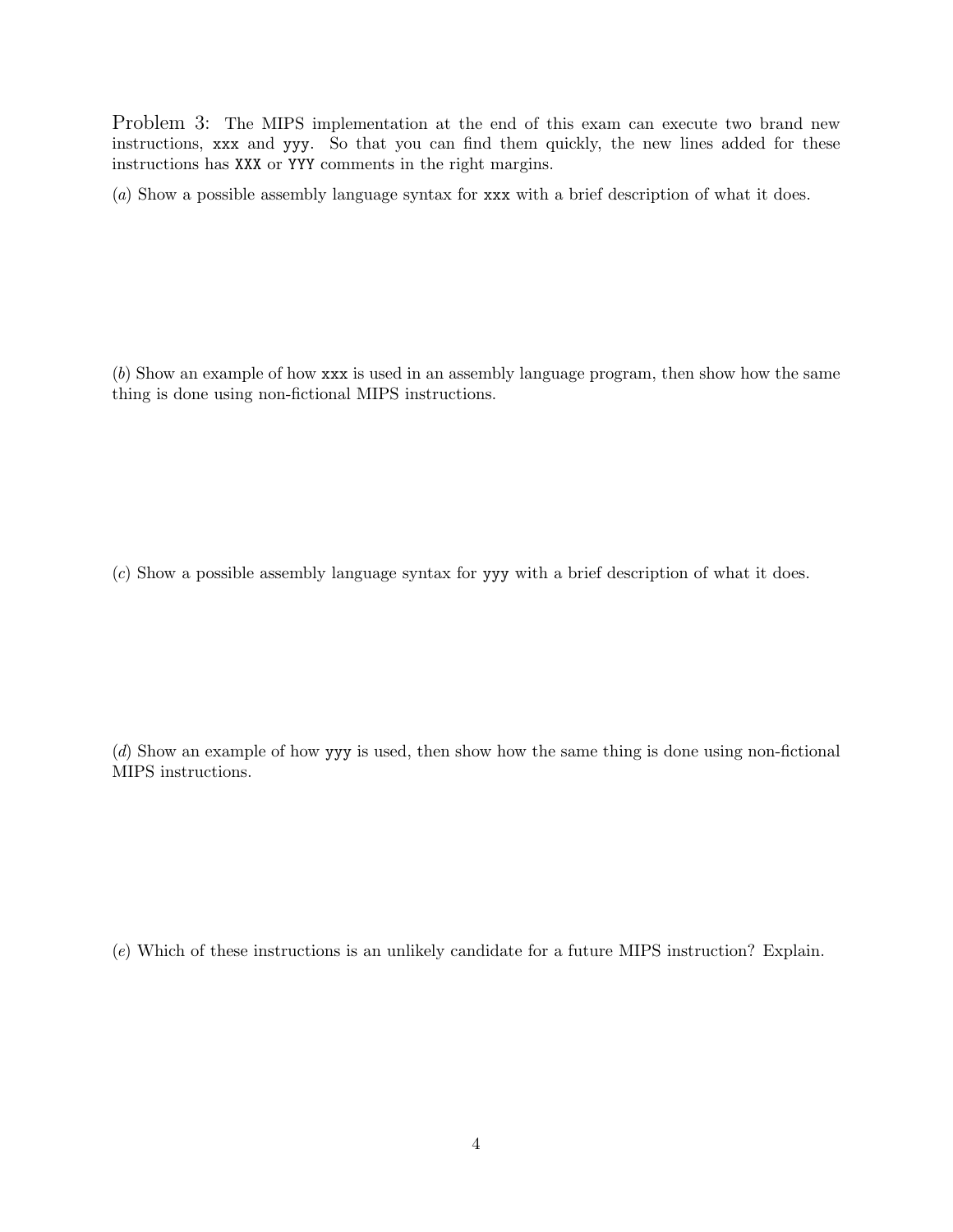Problem 4: Show the hardware that generates the value of state in the MIPS implementation at the end of the exam that would be synthesized based on the rules given in class.

- In your drawing clearly indicate which boxes are registers.
- Show each multiplexor, do not combine them.
- Show the logic used to generate the multiplexor control signals.
- All non-constant signals must originate at a register output or a module input port.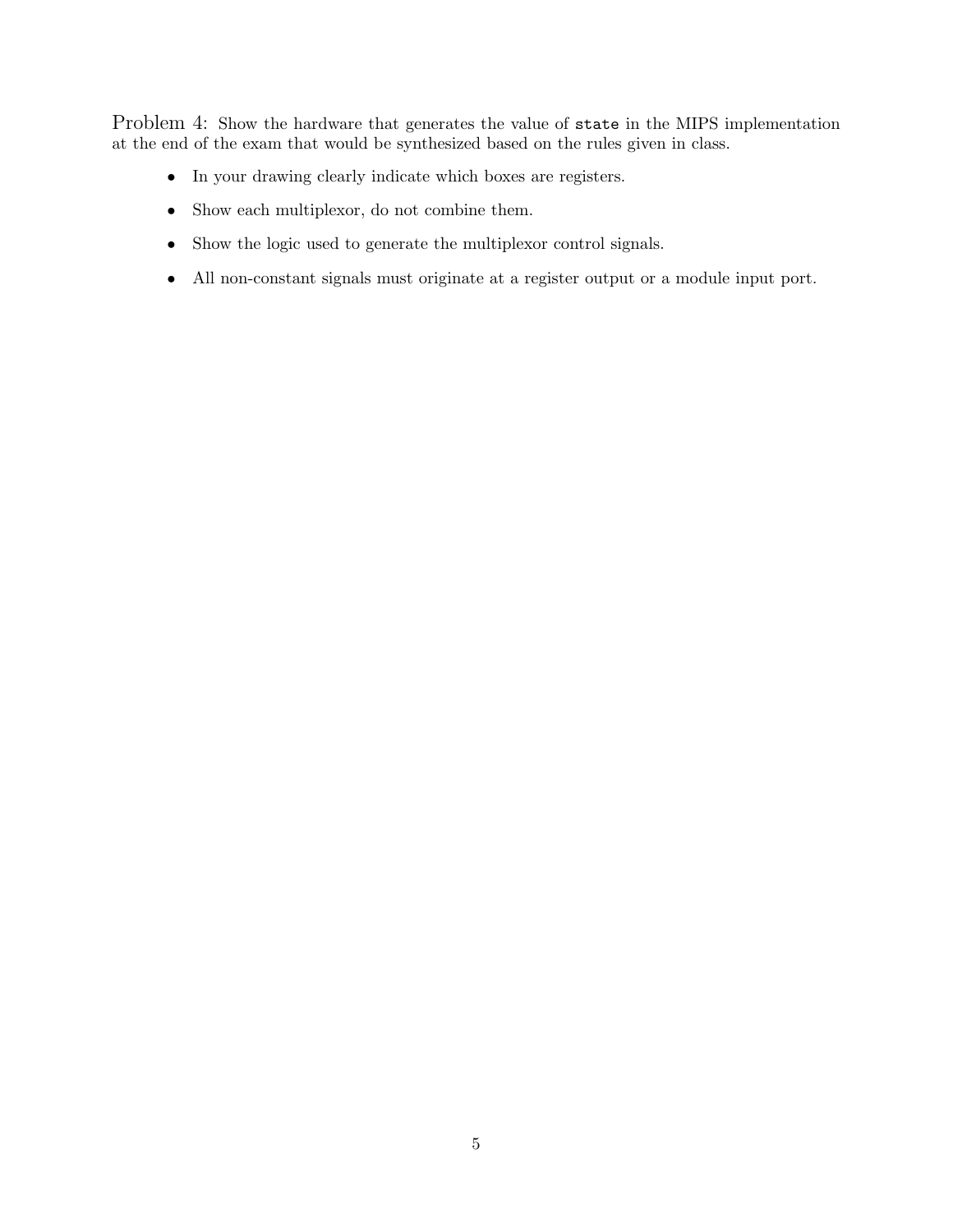Problem 5: The synthesized processor at the end of this test runs at a clock frequency of 1 GHz. On a particularly sunny day your fab informs you that their newest process runs twice as fast. Alas, the speed of the memory\_3 module has not changed.

(*a*) *With no changes to the Verilog code* how much faster would programs run on the processor synthesized for the new process? Explain.

(*b*) How would you modify the Verilog code to take advantage of the new process? *Now* how much faster would programs run?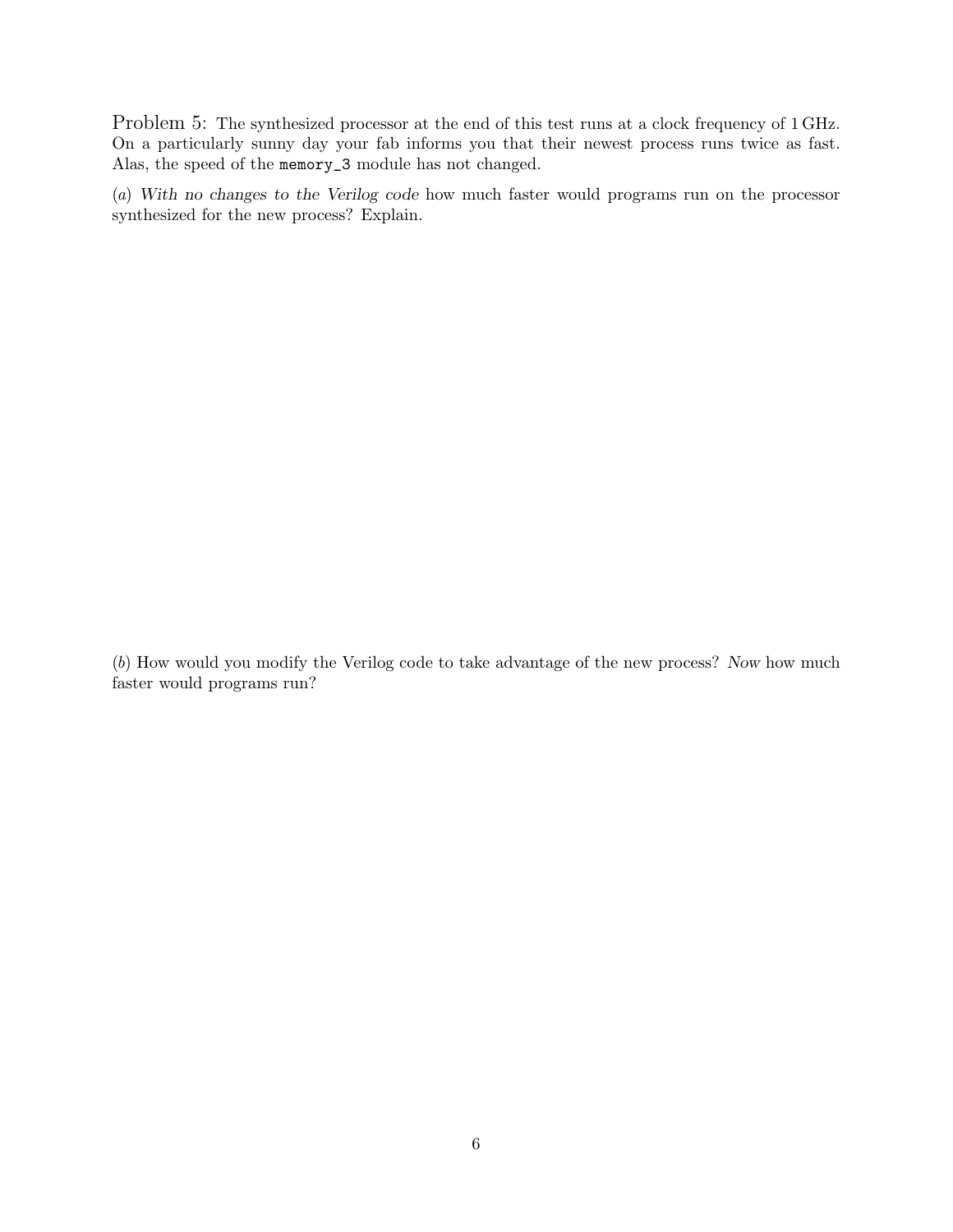Problem 6: Answer each question below.

(*a*) The slti instruction in the MIPS implementation at the end of this exam does not work. Fix it. *Hint: it does what* sltiu *should do.*

(*b*) What are the characteristics of an ISA that make it suitable for an implementation using microprogrammed control?

(*c*) Describe the three ways that the microprogram program counter is advanced in the microprogrammed control MIPS implementation described in class and in the text.

(*d*) The microprogram program counter is incremented by one while the MIPS program counter is incremented by four. Why is the amount different?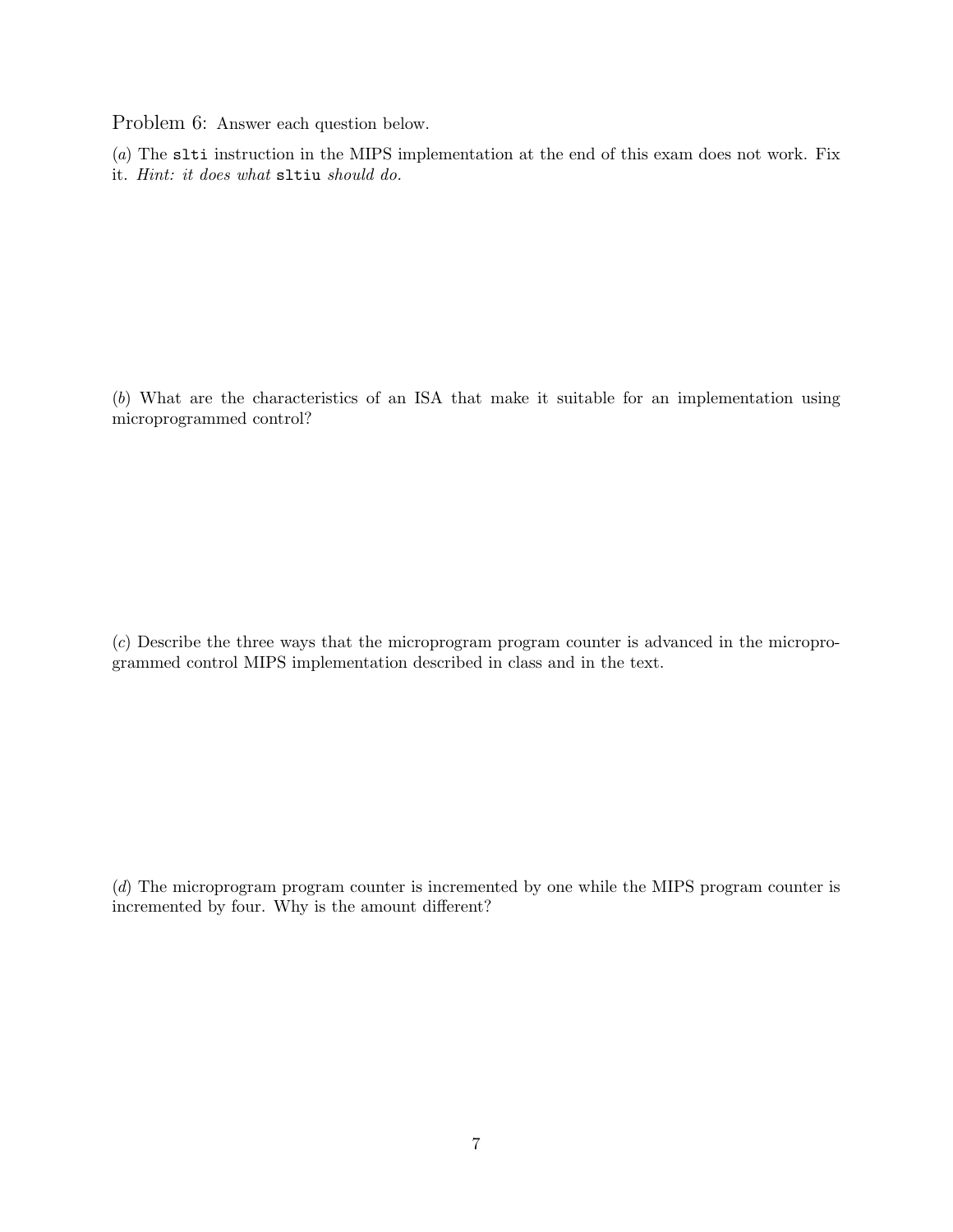(*e*) Name three sections of an object file and explain their contents and how they are used.

(*f*) A new pseudo-instruction is available. (Pretend.) What needs to be replaced?

(*g*) Show two ways a branch can be used as a no-op instruction.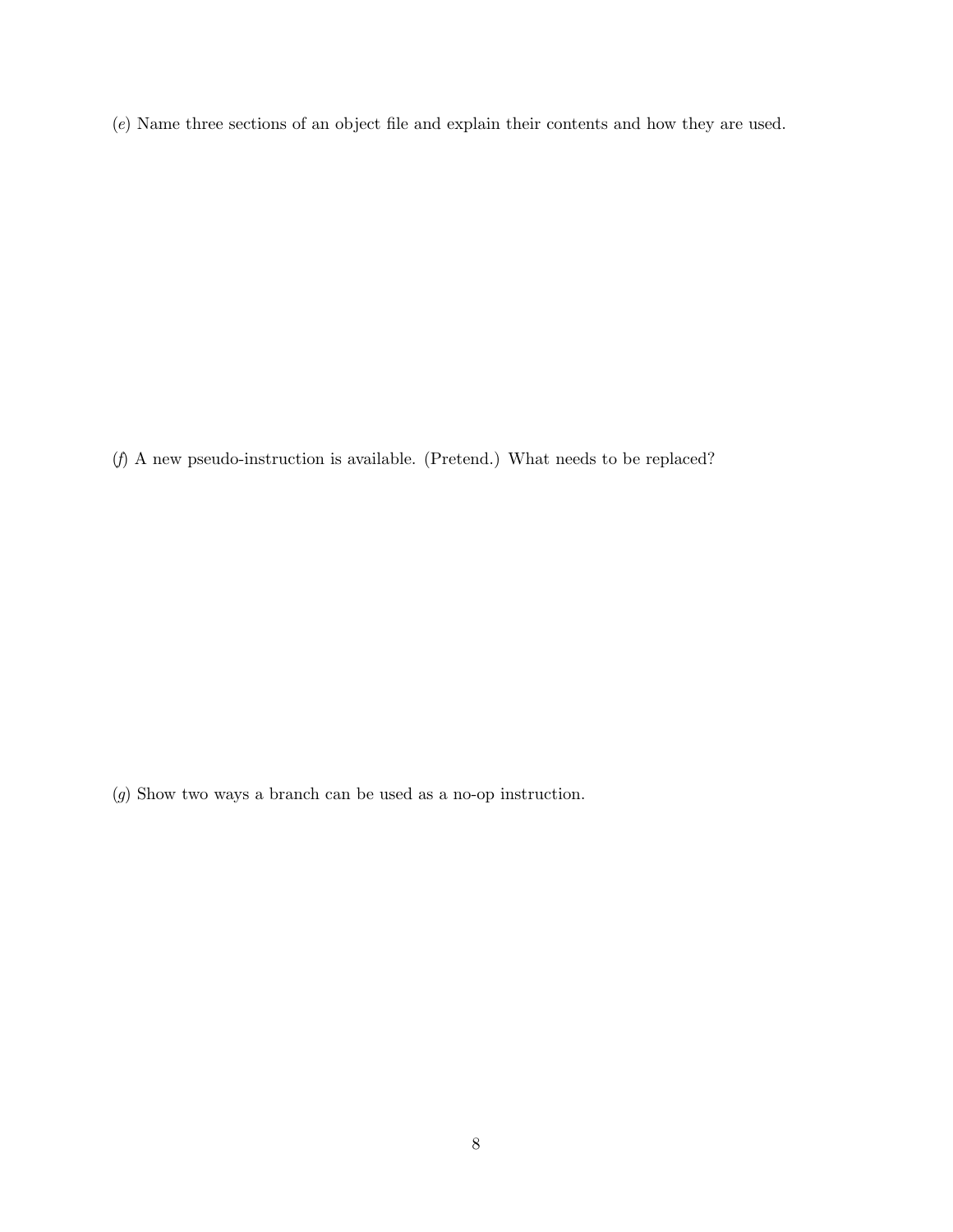Here it is: The MIPS Implementation at the End of This Exam! To see it in color visit <http://www.ece.lsu.edu/ee3755/2001f/fepp3.html>.

```
module cpu(exc,data_out,addr,size,we,data_in,mem_error_in,reset,clk);
   input [31:0] data_in;
   input [2:0] mem_error_in;
   input reset,clk;
   output [7:0] exc;
   output [31:0] data_out, addr;
   output [1:0] size;
  output we;
  reg [31:0] data_out, addr;<br>reg [1:0] size;
  reg [1:0] siz<br>reg we;
   reg
  reg [7:0] exc;
  // MIPS Registers
  //
  reg [31:0] gpr [0:31];
  reg [31:0] pc, npc;
  reg [31:0] ir;
  // Instruction Fields
   //
   reg [4:0] rs, rt, rd, sa;
   reg [5:0] opcode, func;
   reg [25:0] ii;
  reg [15:0] immed;
   // Values Derived From Immediates and Read From Register File
   //
   reg [31:0] simmed, uimmed, limmed, jimmed;
  reg [31:0] rs_val, rt_val;
   // ALU Connections
   //
   wire [31:0] alu_out;
  reg [31:0] alu_a, alu_b;
  reg [5:0] alu_op;
   // Processor Control Logic State
   //
  reg [3:0] state;
  reg [4:0] wb_rd; // Register number to write.<br>reg me_we; // we value to use in state
  reg me_we; // we value to use in state st_me reg [1:0] me_size; // size value to use in state st_1
                          // size value to use in state st\_mealu our_alu(alu_out, alu_a, alu_b, alu_op);
   // Values for the MIPS funct field.
   //
  parameter f_yyy = 6'h3f; // YYY
  parameter f\_s11 = 6'h0;
  parameter f_srl = 6'h2;
  parameter f_add = 6'h20;
   parameter f_sub = 6'h22;
   parameter f_or = 6'h25;
   // Values for the MIPS opcode field.
   //
   parameter o_xxx = 6'h3e; // XXX
   parameter o_rfmt = 6'h0;
   parameter o_j = 6'h2;parameter o_beq = 6'h4;
```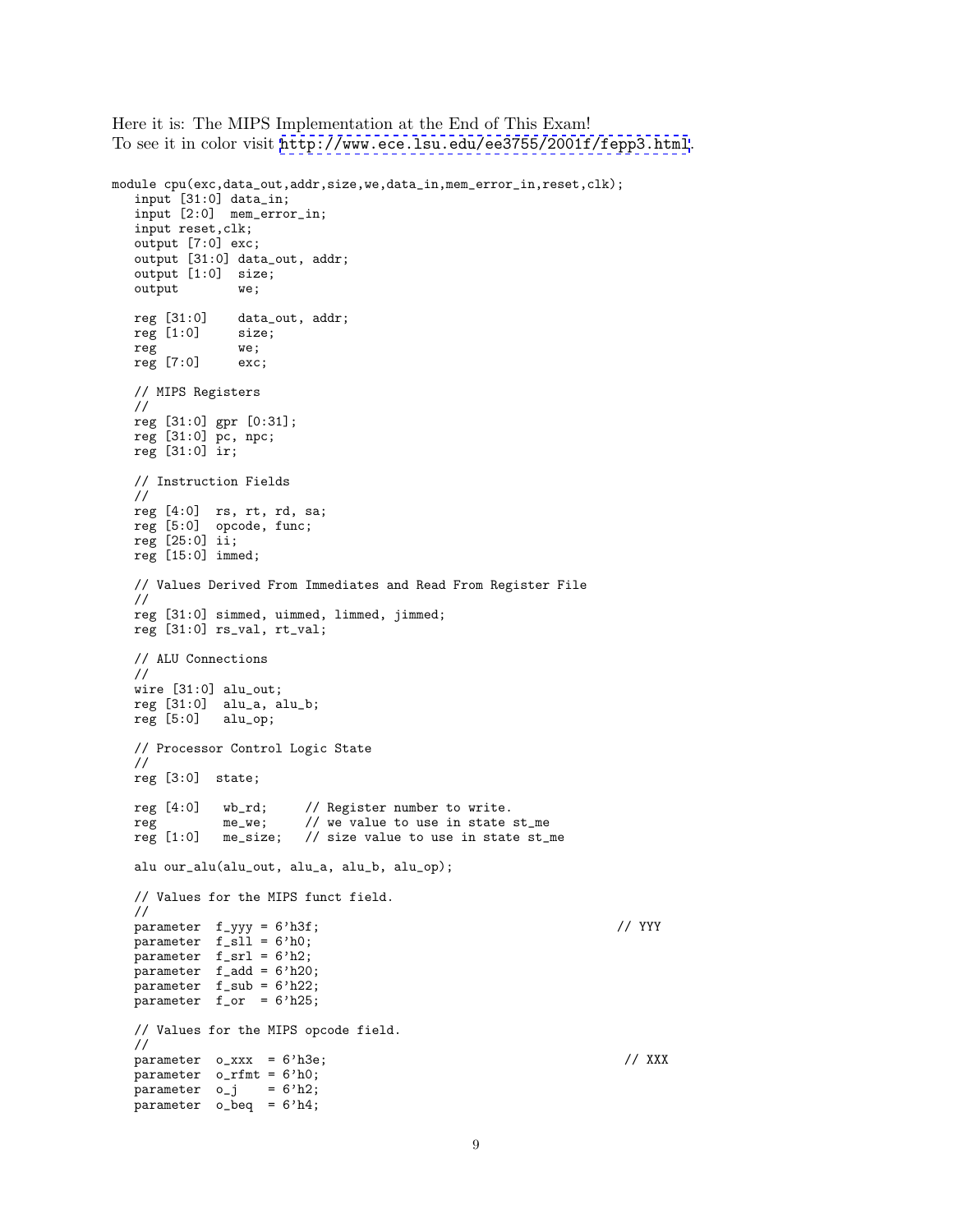parameter o\_bne = 6'h5; parameter o\_addi = 6'h8; parameter o\_slti = 6'ha; parameter o\_andi = 6'hc; parameter o\_ori = 6'hd; parameter  $o$ <sub>-lui</sub> =  $6'$ hf;  $parameter$  o\_lw =  $6'h23;$ parameter o\_lbu = 6'h24; parameter o\_sw = 6'h2b;  $parameter$   $o$ <sub>sb</sub> =  $6'h28;$ // Processor Control Logic States //  $\begin{array}{lll} \texttt{parameter} & \texttt{st\_yyy} & = & 8; \\ \texttt{parameter} & \texttt{st\_if} & = & 1; \end{array}$  // YYY parameter  $st_i$  = 1;<br>narameter  $st_id$  = 2; parameter st\_id parameter st\_ex = 3; parameter st\_ex\_addr = 5; parameter st\_ex\_cond = 6;  $\frac{1}{2}$  parameter st\_ex\_targ = 7;<br>parameter st\_me = 4; parameter st\_me // ALU Operations // parameter op\_nop = 0; parameter op\_sll = 1; parameter op\_srl = 2; parameter op\_add = 3; parameter op\_sub = 4; parameter op\_or = 5; parameter op\_and = 6; parameter op\_slt = 7; parameter op\_seq = 8; /// Set Memory Connection Values: addr, we, and size. // always @( state or pc or alu\_out or me\_size or me\_we ) case( state ) st\_if : begin addr = pc; we = 0; size = 3; end st\_yyy : begin addr = alu\_b; we = me\_we; size = me\_size; end // YYY st\_me : begin addr = alu\_out; we = me\_we; size = me\_size; end<br>default : begin addr = pc; we = 0; size = 0; end  $default : begin addr = pc;$ // Note: addr is set for default case to simplify synthesized hardware. endcase always @( posedge clk ) if( reset ) begin state =  $st_if;$  $exc = 0;$ end else case ( state ) /// Instruction Fetch st\_if:  $\begin{array}{c} \texttt{begin}\n \texttt{ir} \end{array} \end{array}$  $=$  data\_in; state = st\_id; end /// Instruction Decode (and Register Read) st\_id: begin  $\{opcode,rs,rt,rd,sa,func\} = ir;$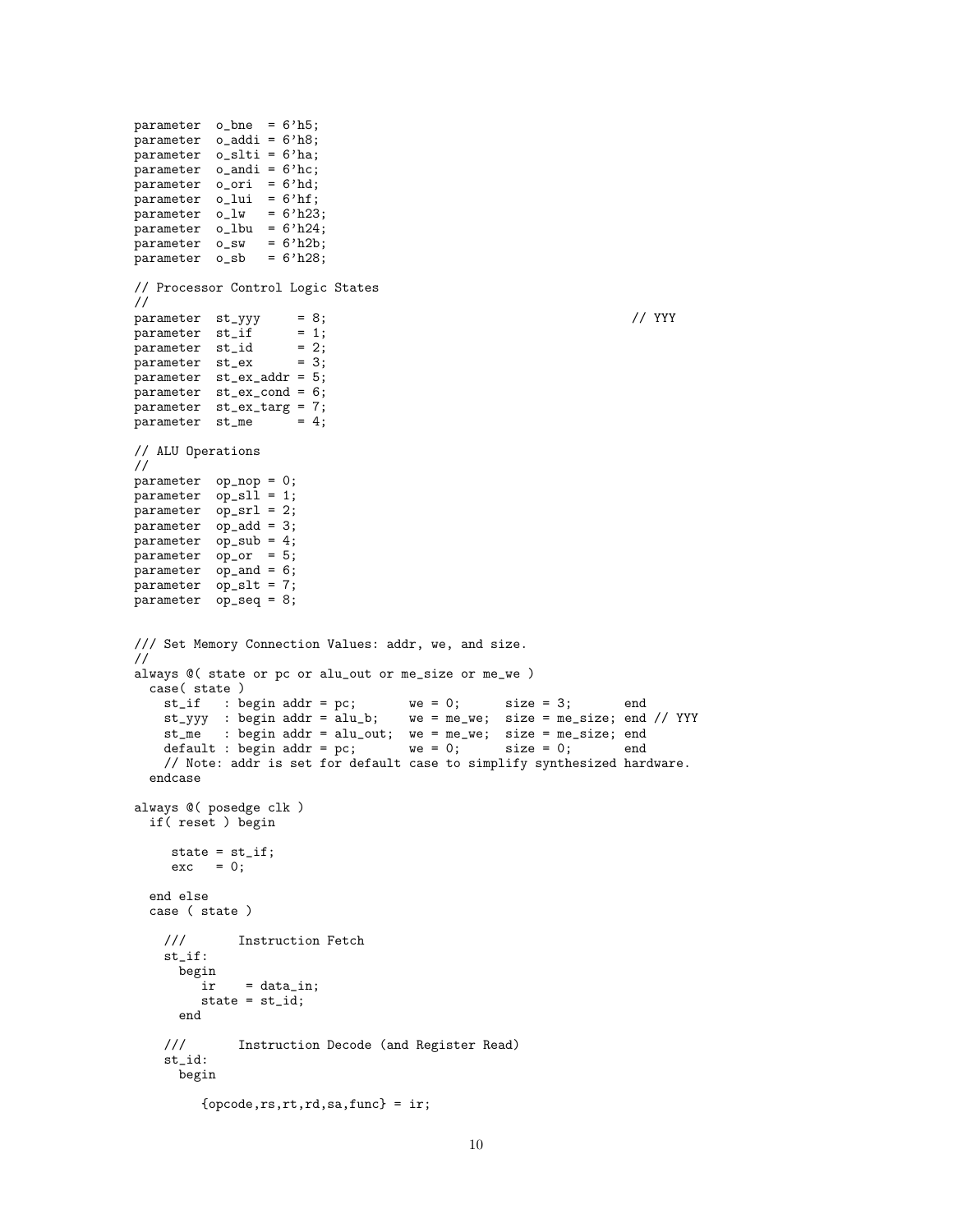```
i i = ir[25:0];immed = ir[15:0];simmed = { immed[15] ? 16'hffff : 16'h0, immed };
uimmed = \{ 16'h0, \text{immed } \};jimmed = { 6'h0, ii }; // XXX
limmed = {immed, 16'h0 };rs\_val = gpr[rs];rt_val = gpr[rt];// Set alu_a, alu_b, alu_op, and wb_rd.
//
case( opcode )
  o_rfmt:
     // R-Format Instructions
     case ( func )
        f_yyy : begin alu_a = sa; alu_op = op_add; // YYY
                            alu_b = rt_val; wb_rd = rt; end
        f\_add : begin alu_a = rs_val; alu_op = op_add;<br>alu_b = rt_val; wb_rd = rd;
                            alu_b = rt_val; wb_rd = rd; end<br>alu_a = rs_val; alu_op = op_sub;\begin{array}{llll} \texttt{f\_sub} & : \texttt{begin} & \texttt{alu\_a = rs\_val}; & \texttt{alu\_op = op\_s} \\ & \texttt{alu\_b = rt\_val}; & \texttt{wb\_rd = rd}; \end{array} \end{array}alu_b = rt_val; wb_rrd = rd; end<br>alu_a = sa; alu_op = op_sll;f_sll : begin alu_a = sa; alu_op = op_s<br>alu_b = rt_val; wb_rd = rd;
                            alu_b = rt_val; wb_rd = rd; end<br>alu_a = rs_val; alu_op = op_nop;default : begin alu_a = rs\_val;<br>alu_b = rt\_val;
                                                    wb\_rd = 0; exc = 1; end
     endcase
   // I- and J-Format Instructions
  o\_xxx: begin alu_a = 0; alu_op = op_add; // XXX<br>alu_b = jimmed; wb_rd = 25; end
                     alu_b = jimmed; wb_rd = 25; end
   o_lbu: begin alu_a = rs_val; alu_op = op_add;
                     alu_b = simmed; wb\_rd = rt; end<br>alu_a = rs_val; alu_op = op_add;
  o_sb: begin alu_a = rs_val; alu_op = op<br>alu_b = simmed; wb_r d = 0;alu_b = simmed; wb_rd = 0; end<br>alu_a = rs_val; alu_op = op_or;o_lui: begin alu_a = rs_val; alu_op = op_<br>alu_b = limmed; wb_rd = rt;
                     alu_b = limmed; wb_rcd = rt; end<br>alu_a = rs_vval; alu_op = op_add;o_addi: begin alu_a = rs\_val; alu_op = op_{at}<br>alu_b = simed; wb_rd = rt;
                     alu_b = simmed; wb\_rd = rt; end
  o_andi: begin alu_a = rs_val; alu_op = op_and;
                     alu_b = uimmed; wb_rd = rt; end
  o_ori: begin alu_a = rs\_val;<br>alu_b = uimmed;
                                            \begin{array}{ll}\n\text{all\_op = op\_or;} \\
\text{wb\_rd = rt;} \\
\text{all\_op = op\_slt;} \\
\end{array}o\_slti: begin alu_a = rs\_val;alu_b = simmed; wb\_rd = rt; end<br>alu_a = rs\_val; alu\_op = op\_nop;
  o_j: begin alu_a = rs_val; alu_op = op<br>alu_b = simmed; wb_rd = 0;
                     alu_b = simmed; \quad wb_r d = 0; \quad endo_bne, o_beq:
             begin alu_a = rs\_val; alu_op = op\_seq;<br>alu_b = rt\_val; wb_rd = 0;
                     alu_b = rt_val; wb_rd = 0; end<br>alu_a = rs_val; alu_op = op_nop;default:begin alu_a = rs\_val;<br>alu_b = simmed;
                                            wb\_rd = 0; exc = 1; end
endcase
// Needed for a store instruction, doesn't hurt others.
data_out = rt_val;// Set me_size and me_wb
//
case( opcode )
  o_lbu : begin me_size = 1; me_we = 0; end<br>o_sb : begin me_size = 1; me_we = 1; end
             : begin me_size = 1; me_we = 1; end
  o_rfmt : case ( func )
                  f_{-}yyy : begin me_size = 3; me_we = 0; end // YYY
                  default : begin me_size = 0; me_we = 0; end
```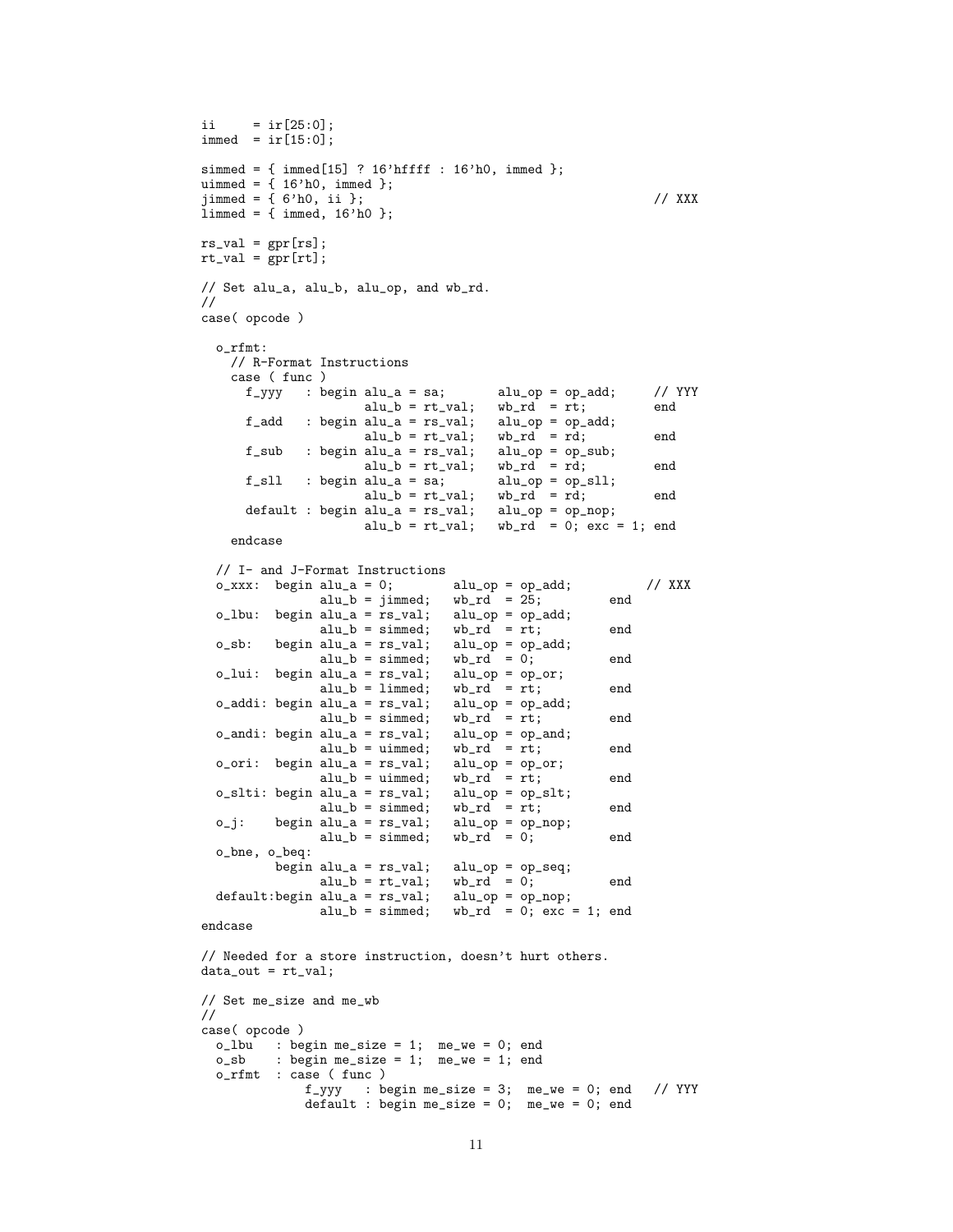```
endcase
         default : begin me_size = 0; me_we = 0; end
      endcase
      pc = npc;// Set npc, branch instruction may change npc.
      //
      case( opcode )
        o_j : npc = { pc[31:28], ii, 2'b0 };
         default : npc = pc + 4;
      endcase
      case( opcode )<br>o_lbu, o_sb :
         o_lbu, o_sb : state = st_ex_addr;<br>o_bne, o_beq : state = st_ex_cond;
                     \begin{tabular}{ll} beq: & \end{tabular} \begin{tabular}{ll} \multicolumn{2}{l}{{\footnotesize \begin{tabular}{l} \hline & \multicolumn{2}{c}{\text{8}}\end{tabular}}}} \begin{tabular}{ll} \multicolumn{2}{c}{\text{8}}\end{tabular}} \begin{tabular}{ll} \multicolumn{2}{c}{\text{8}}\end{tabular}} \begin{tabular}{ll} \multicolumn{2}{c}{\text{8}}\end{tabular}} \begin{tabular}{ll} \multicolumn{2}{c}{\text{8}}\end{tabular}} \begin{tabular}{ll} \multicolumn{2}{c}{\text{8}}\end{tabular}} \begin{tabular}{llo_j : state = st_if;<br>o_rfmt : case (func)
                          : case ( func )
                               f_{-}yyy : state = st_{-}yyy; // YYY
                                default : state = st_ex;endcase
         default : state = st_ex;
      endcase
  end
/// Instruction YYY
st_yyy:
  begin
      if( wb_rd ) gpr[wb_rd] = alu_out;
      alu_a = rs_val;alu_b = data_in;wb\_rd = rd;state = st_ex; // Yes, st_ex.
  end
/// Execute (ALU instructions)
st_ex:
  begin
      if( wb_rd ) gpr[wb_rd] = alu_out;
      state = st_if;end
/// Execute (Compute Effective Address for Loads and Stores)
st_ex_addr:
  begin
     state = st_me;
  end
/// Execute (Compute Branch Condition)
st_ex_cond:
  begin
      if( opcode == o_beq == alu_out[0] ) begin
          alu_a = pc;
          alu_b = simmed << 2;
           alu_op = op_add;
           state = st_ex_targ;
      end else begin
         state = st_if;
      end
  end
/// Execute (Compute Branch Target)
st_ex_targ:
  begin
      npc = alu_out;
     state = st_if;end
```